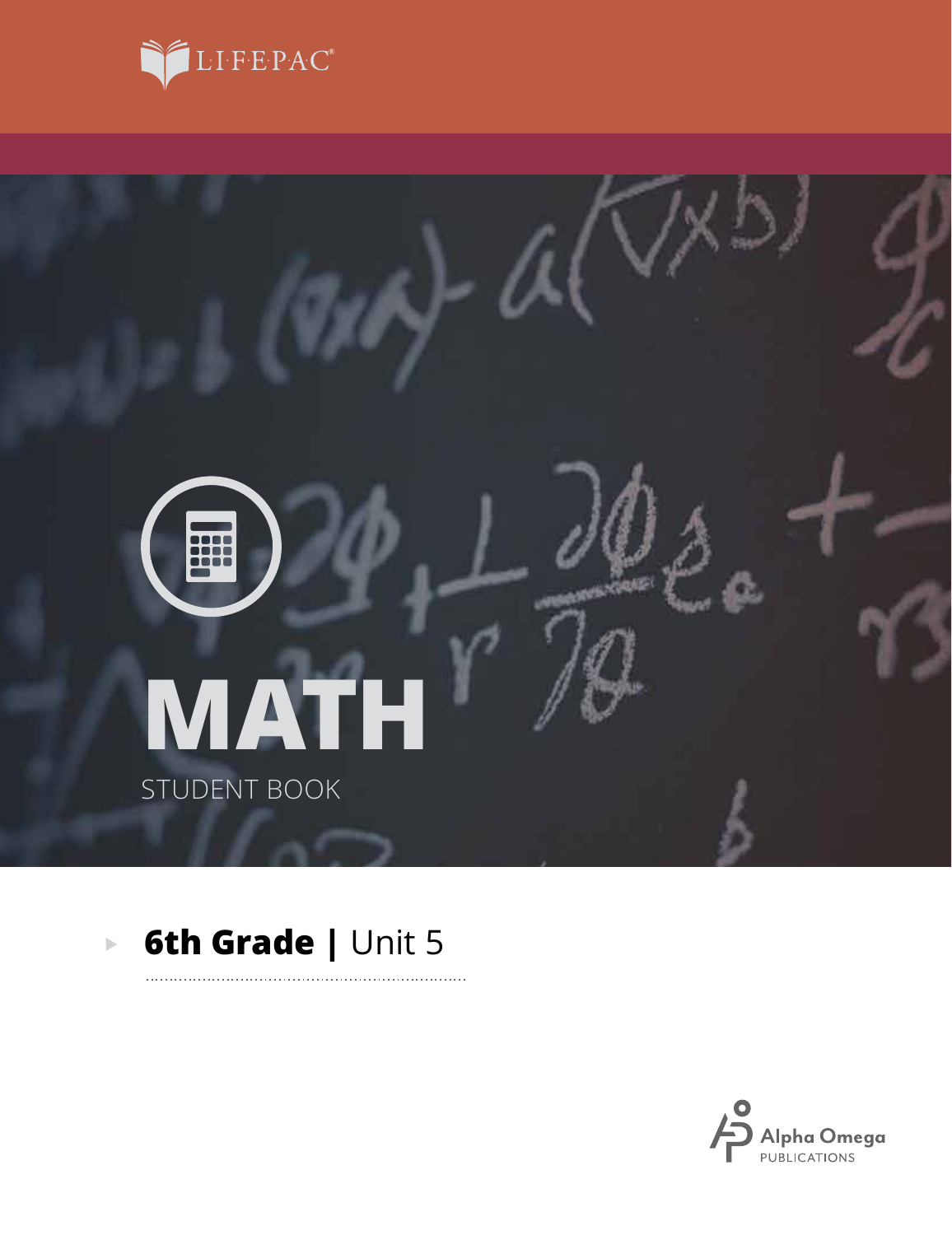# **MATH 605** Fraction Operations

# **1. ADDING AND SUBTRACTING FRACTIONS 5**

ADDING FRACTIONS WITH LIKE DENOMINATORS **|6** FRACTIONS WITH UNLIKE DENOMINATORS **|10** MIXED NUMBERS **|15** RENAMING MIXED NUMBERS **|20** SELF TEST 1: ADDING AND SUBTRACTING FRACTIONS **|24**

# **2. MULTIPLYING AND DIVIDING FRACTIONS 26**

MULTIPLYING FRACTIONS **|27** MULTIPLYING MIXED NUMBERS **|32** DIVIDING FRACTIONS **|36** DIVIDING MIXED NUMBERS **|41** SELF TEST 2: MULTIPLYING AND DIVIDING FRACTIONS **|45**

# **3. THE CUSTOMARY SYSTEM 47**

LENGTH **|48** WEIGHT **|52** CAPACITY **|56** SELF TEST 3: THE CUSTOMARY SYSTEM **|60**

# **4. REVIEW 62**

GLOSSARY **|68**



**LIFEPAC Test is located in the center of the booklet**. Please remove before starting the unit.

Section 1 |**1**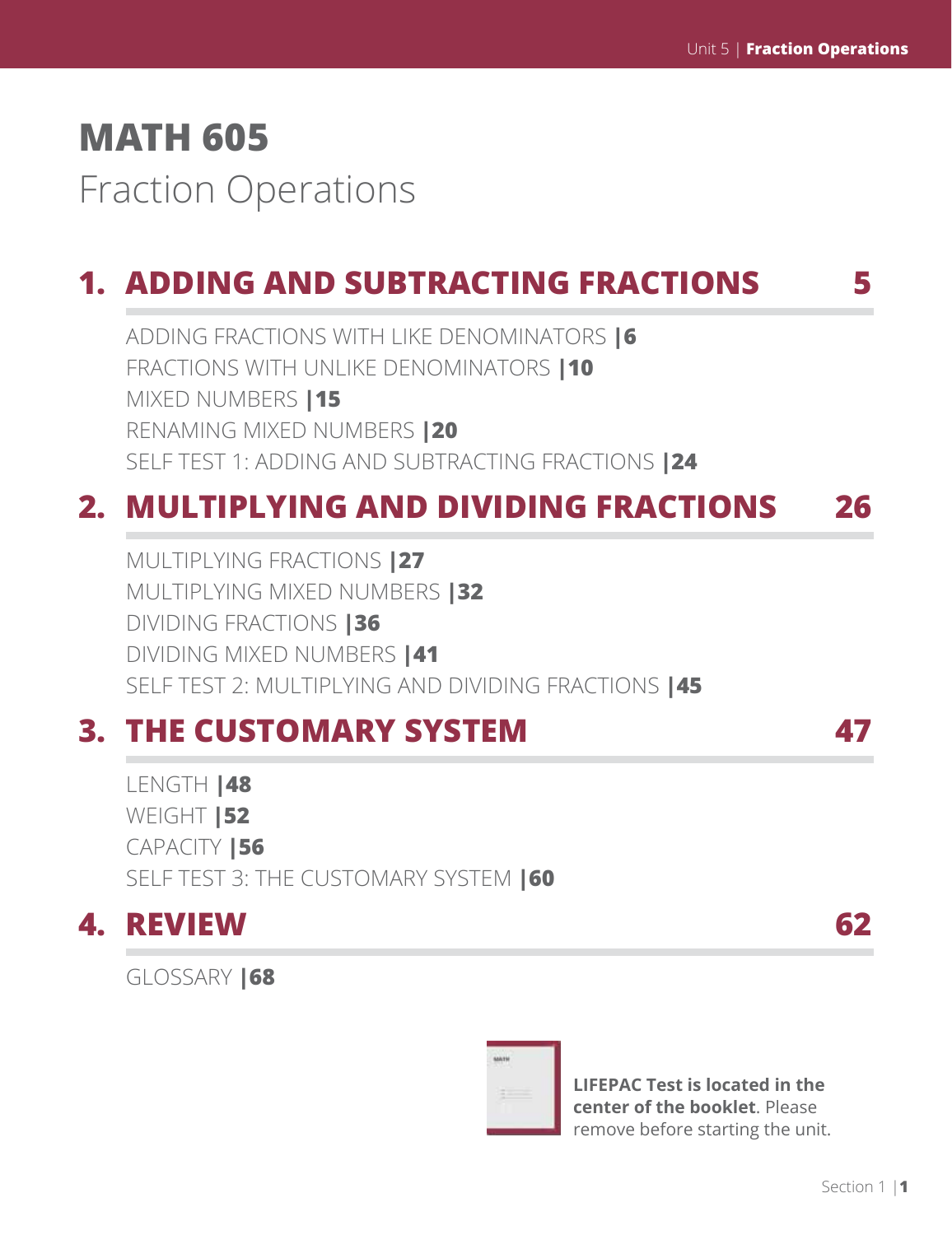**Author:** 

Glynlyon Staff

**Editor:**  Alan Christopherson, M.S.

#### **MEDIA CREDITS:**

**Pages 47:** © koosen, iStock, Thinkstock; **48:** © Karin Lau, hemera, Thinkstock; **60:** © flukesamed, iStock, Thinkstock.



#### **804 N. 2nd Ave. E. Rock Rapids, IA 51246-1759**

© MMXV by Alpha Omega Publications a division of Glynlyon, Inc. All rights reserved. LIFEPAC is a registered trademark of Alpha Omega Publications, Inc.

All trademarks and/or service marks referenced in this material are the property of their respective owners. Alpha Omega Publications, Inc. makes no claim of ownership to any trademarks and/ or service marks other than their own and their affiliates, and makes no claim of affiliation to any companies whose trademarks may be listed in this material, other than their own.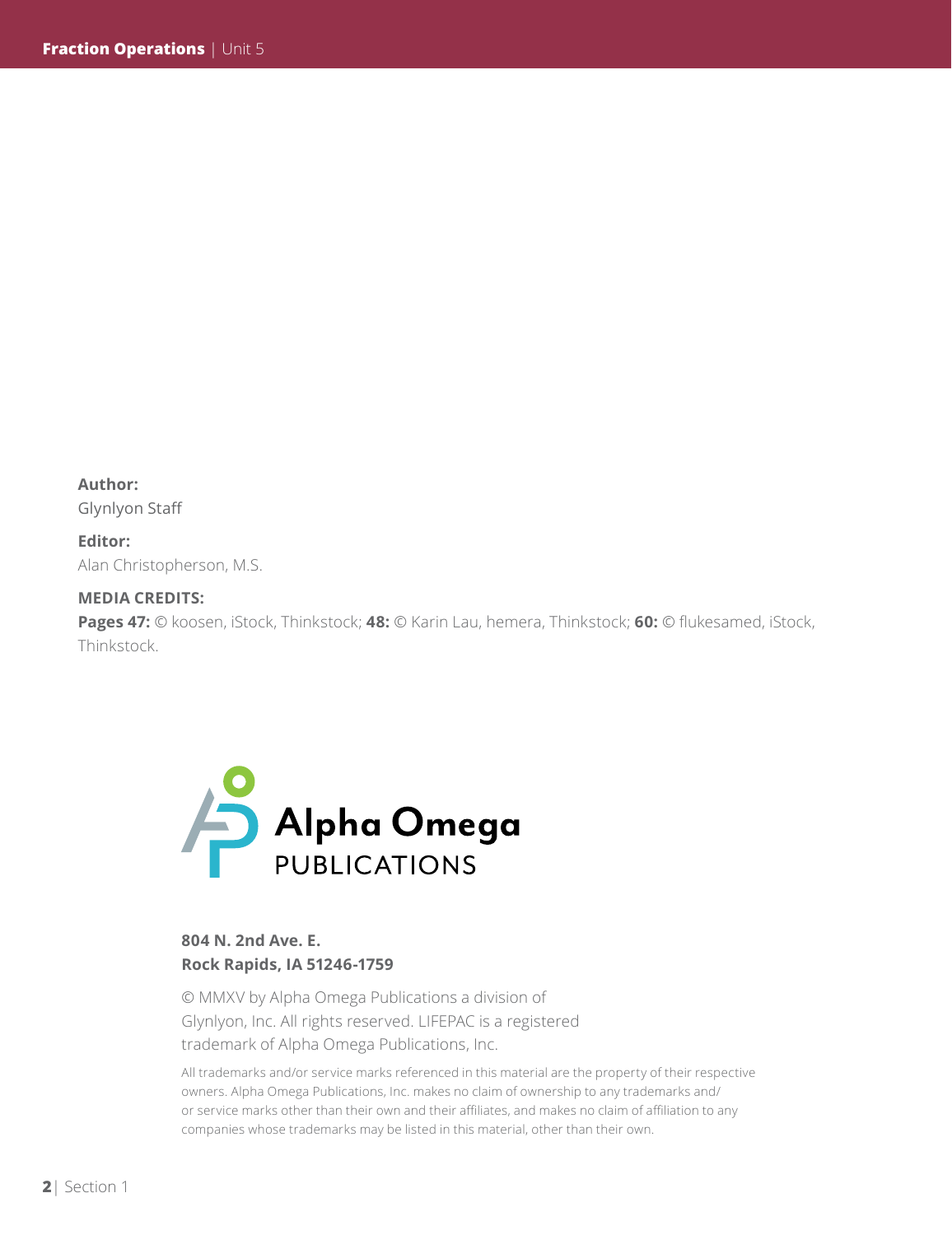# **Fraction Operations**

## Introduction

In this unit, you will learn how to add, subtract, multiply, and divide with fractions and mixed numbers. You will also apply these skills to solve real-life problems. In addition, you will study the U.S. Customary System of Units and how to estimate, measure, and convert with customary units.

# **Objectives**

**Read these objectives.** The objectives tell you what you will be able to do when you have successfully completed this LIFEPAC. When you have finished this LIFEPAC, you should be able to:

- Add and subtract fractions with like and unlike denominators.
- Add and subtract mixed numbers.
- Multiply and divide fractions.
- Multiply and divide mixed numbers.
- Estimate and measure with customary units.
- Convert customary units.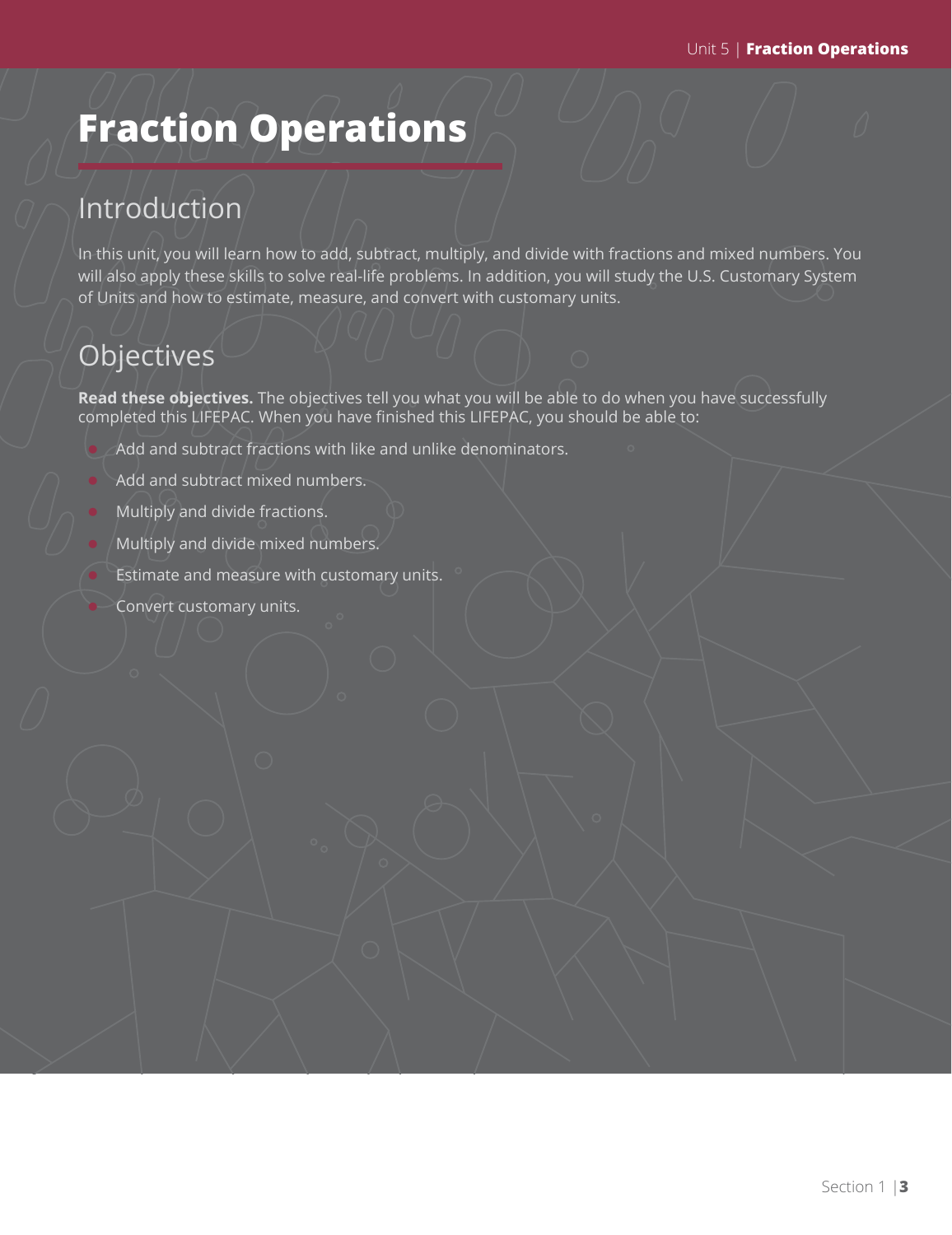# 1. ADDING AND SUBTRACTING FRACTIONS

Do you remember how to represent a fraction using a rectangle? The denominator of the fraction is the number of pieces that the rectangle is evenly divided into. And, the numerator is the number of pieces that are shaded. For example, to model the fraction  $\frac{3}{8}$  we would evenly divide a rectangle into eight pieces and then shade three of them in.

In this lesson, we'll continue exploring fractions and how to add and subtract fractions that have **like denominators**. We'll also use a rectangular model to represent an addition or subtraction problem.



#### **Objectives**

**Review these objectives**. When you have completed this section, you should be able to:

- $\bullet$  Add and subtract fractions with like denominators.
- $\bullet$  Add and subtract fraction with unlike denominators.
- $\bullet$  Add and subtract mixed numbers.
- $\bullet$  Rename mixed numbers.
- $\bullet$  Subtract with mixed numbers.

#### **Vocabulary**

**arithmetic sequence.** A set of numbers where the difference is the same between any two consecutive terms.

**least common denominator.** Smallest number that all the given denominators divide into evenly.

**like denominators.** Denominators that are the same number.

**term.** A member (or number) of a sequence.

**unlike denominators.** Denominators that are different numbers.

**Note:** *All vocabulary words in this LIFEPAC appear in* **boldface** *print the first time they are used. If you are not sure of the meaning when you are reading, study the definitions given.*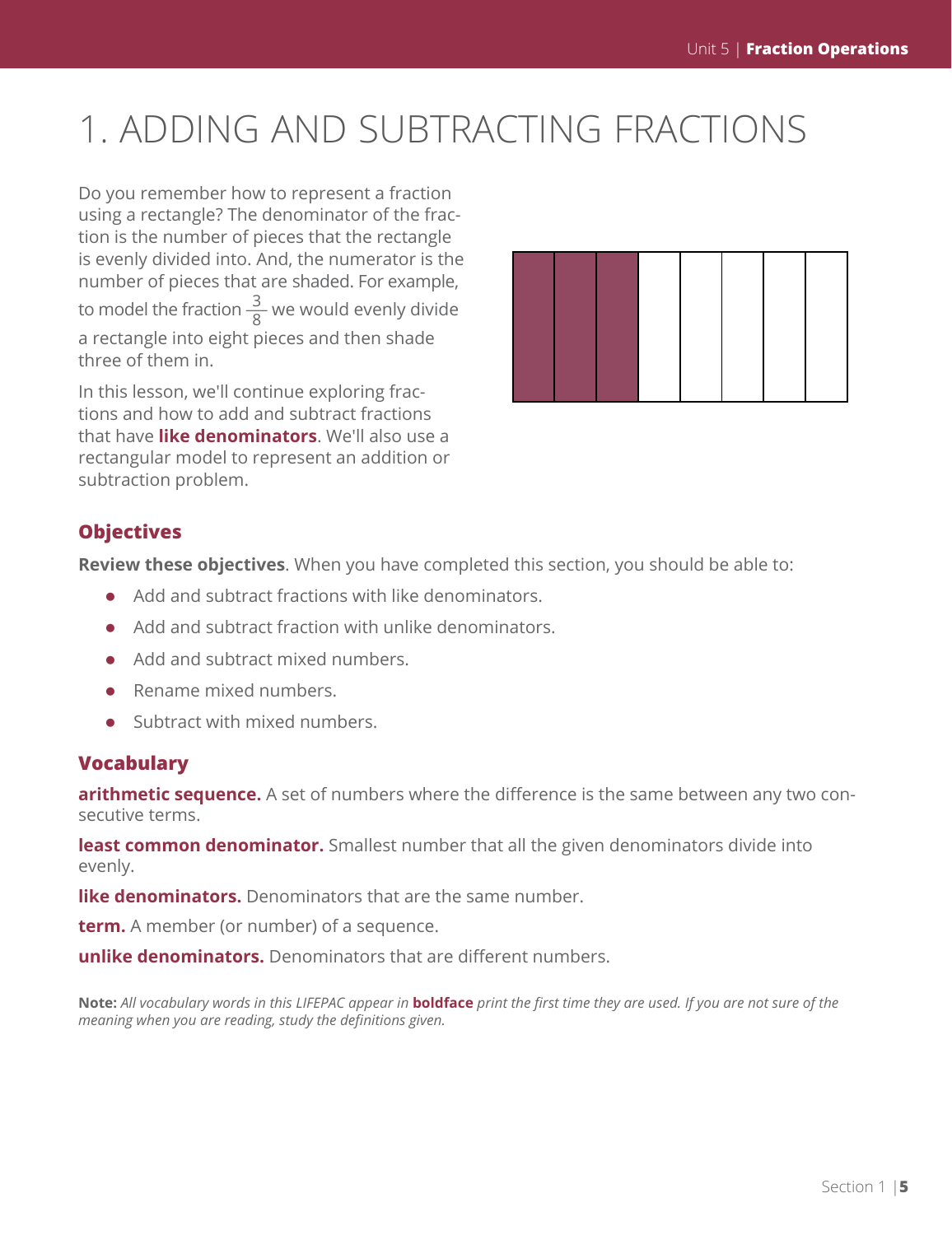### **ADDING FRACTIONS WITH LIKE DENOMINATORS**

Let's represent the addition problem  $\frac{3}{8} + \frac{4}{8}$ . We can use a rectangular model.

Since the addends have like denominators, or denominators that are the same number, the pieces from each rectangle will be the same size. We can add them together simply by combining the rectangles. When we combine the rectangles, in the same way as we did with mixed numbers, we end up with seven shaded pieces of a rectangle that has been evenly divided into eight pieces. So, the sum of  $\frac{3}{2}$ 8 and  $\frac{4}{8}$  is  $\frac{7}{8}$ .

In short, to add fractions with like denominators, add the numerators and keep the denominator the same.



### **Example:**

Find the sum.

$$
\frac{1}{6}+\frac{2}{6}
$$

#### **Solution:**

The denominators are the same, so we can just add the numerators and keep the denominator the same.

 $\frac{1+2}{6} + \frac{3}{6}$ 

Notice that  $\frac{3}{6}$  can be reduced. The GCF of 3 and 6 is 3, so divide the numerator and denominator by 3.

 $\frac{3 \div 3}{6 \div 6} + \frac{1}{2}$ So, the sum of  $\frac{1}{6}$  and  $\frac{2}{6}$  is  $\frac{1}{2}$ . **Keep in mind...**

Always reduce the sum to lowest terms.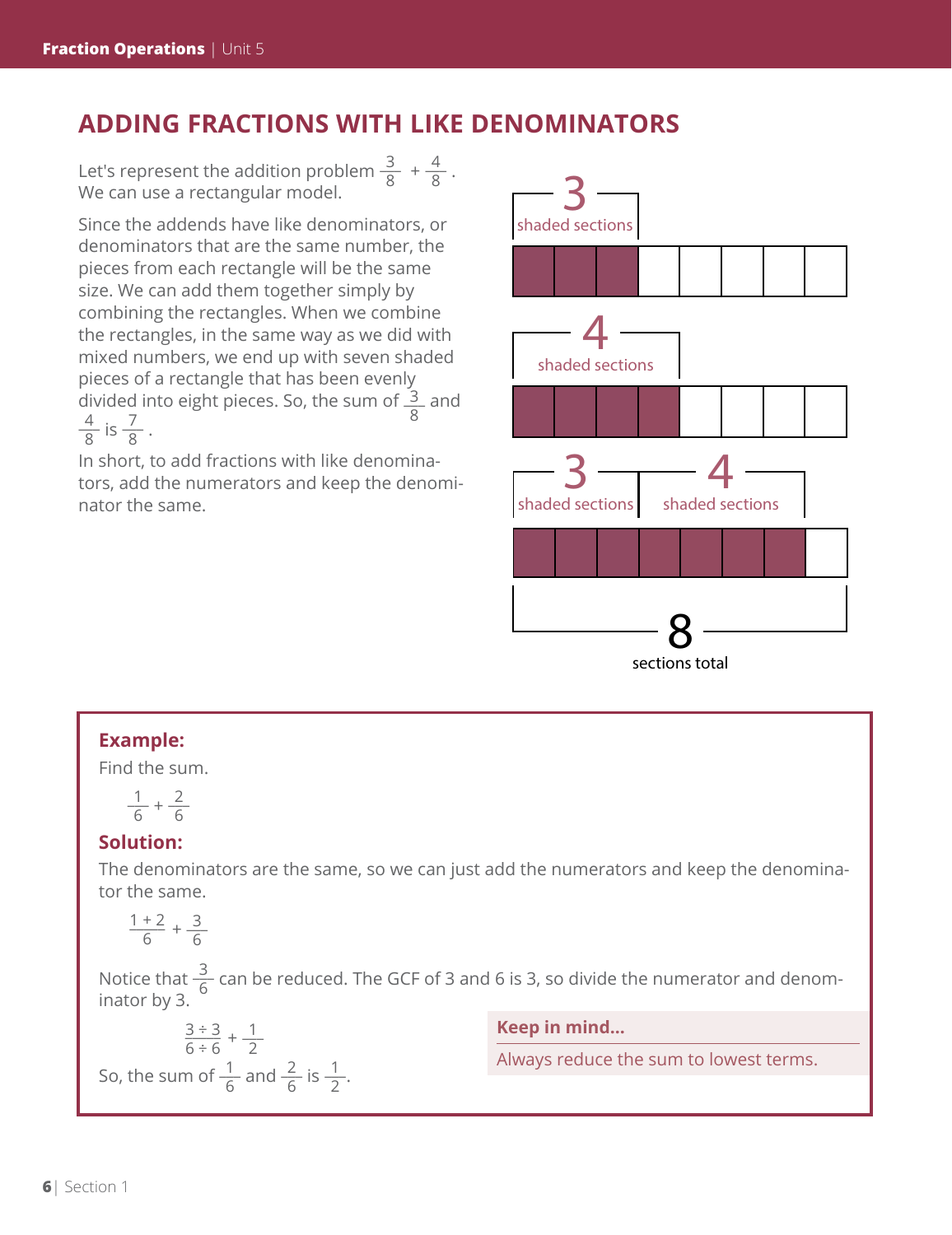**Example:**

What is  $\frac{4}{7} + \frac{3}{7}$ ?

#### **Think about it!**

To convert an improper fraction to a mixed number, divide the numer-

ator by the denominator. The quotient is the whole number; the remainder is the numerator; and, the denominator stays the same.

Remember that the fraction line means division. When you divide a number by itself, you always get 1.

### **Solution:**

Add the numerators and keep the denominator the same.

$$
\frac{4+3}{7} = \frac{7}{7}
$$

The fraction  $\frac{7}{7}$  is an improper fraction. Rewrite it as a mixed number. Remember that anytime the numerator and denominator are the same number, the value of the fraction is 1. So, the answer is 1.

#### **Example:**

Add.

 $\frac{3}{4} + \frac{3}{4}$ 

#### **Solution:**

Add the numerators and keep the denominator the same.

**This might help!**

$$
\frac{3+3}{4} = \frac{6}{4}
$$

The fraction  $\frac{6}{4}$  is an improper fraction. It can be rewritten as a mixed number. So, 4 goes into 6 one time, with a remainder of 2. Therefore,  $\frac{6}{4}$  can be rewritten as  $1\frac{2}{4}$ . Then  $\frac{2}{4}$  can be reduced to  $\frac{1}{2}$  by dividing the numerator and denominator each by 2. So, in lowest terms, the sum is  $1\frac{1}{2}$ .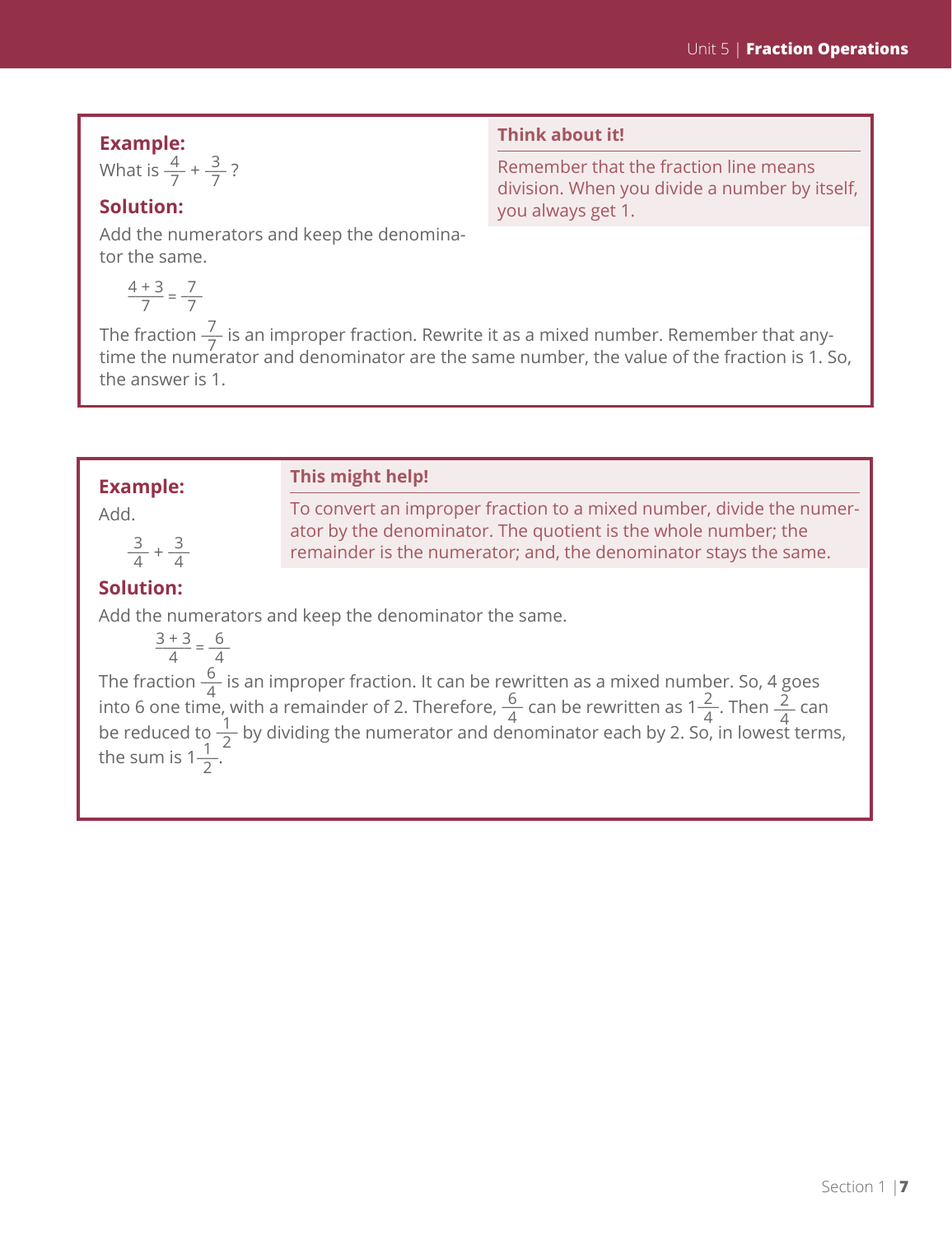### SUBTRACTING FRACTIONS WITH LIKE DENOMINATORS

Subtracting fractions with like denominators works in the same way. Subtract the numerators and keep the denominator the same.

#### **Example:**

Find the difference between  $\frac{7}{11}$  and  $\frac{2}{11}$ .

#### **Solution:**

Finding the difference means to subtract.

 $\frac{7-2}{11} = \frac{5}{11}$ 

#### **Be careful!**

When adding and subtracting fractions with like denominators, keep the denominator the same. Do not add or subtract the denominators!

#### **Example:**

Mrs. Shoe made an apple pie. She cut the pie into eight pieces and ate one of them, so there is  $\frac{7}{8}$  of the pie left. If her children eat five pieces of the pie after dinner, how much is left?

#### **Solution:**

Subtract  $\frac{5}{8}$  from  $\frac{7}{8}$  to find out how much of the pie is left.  $\frac{7-5}{8} = \frac{2}{8}$ The fraction  $\frac{2}{8}$  can be reduced by dividing the numerator and denominator both by 2.  $\frac{2 \div 2}{8 \div 2} = \frac{1}{4}$ One-fourth of the pie is left.

#### **Let's Review!**

Before going on to the practice problems, make sure you understand the main points of this lesson.

- $\checkmark$  Fractions with like denominators have the denominators that are the same number.
- $\checkmark$  To add fractions with like denominators, add the numerators and keep the denominator the same.
- $\checkmark$  To subtract fractions with like denominators, subtract the numerators and keep the denominator the same.
- $\checkmark$  Represent a sum or difference as a mixed number or a fraction in lowest terms.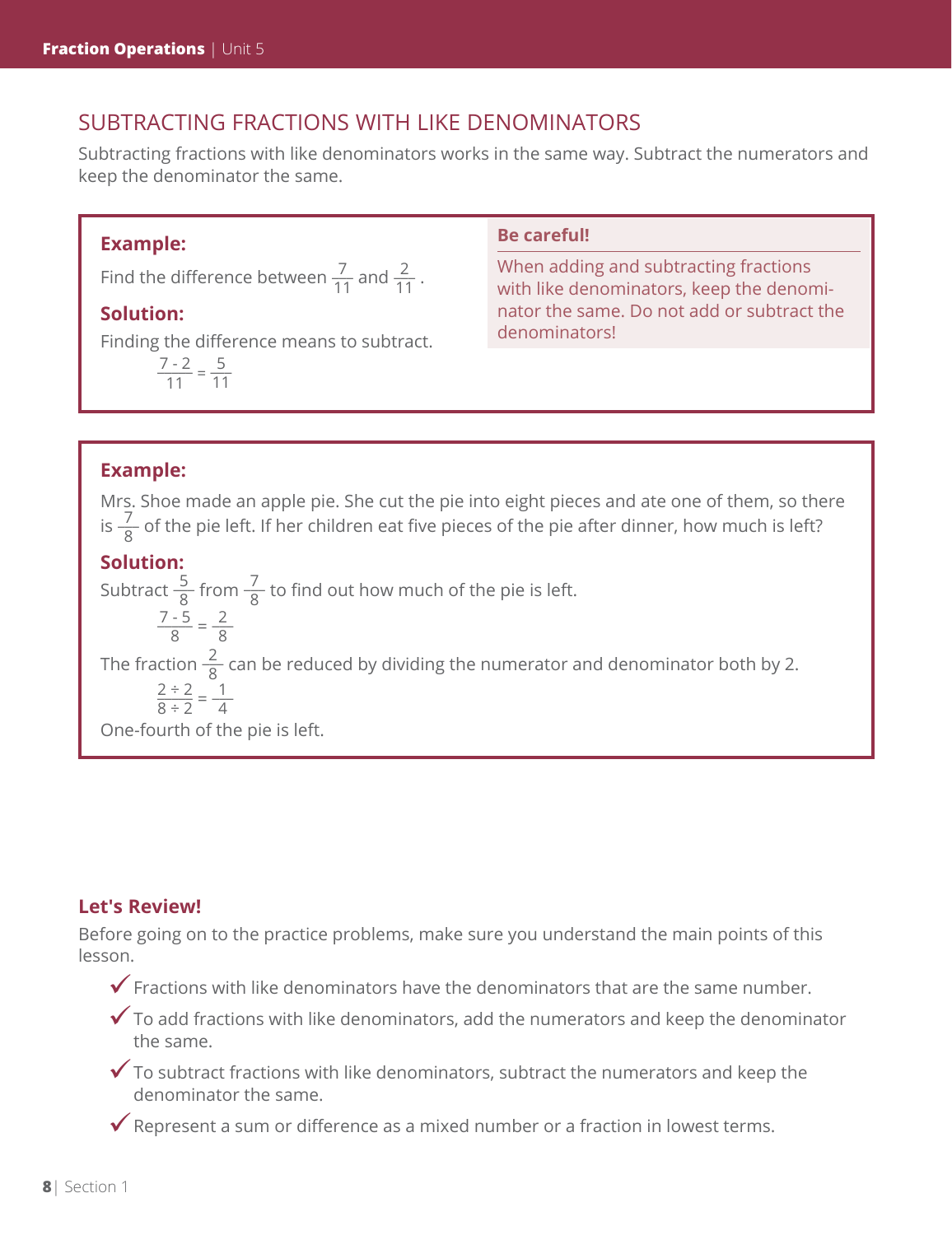

#### **Express your answer in lowest terms.**

**1.10** 
$$
\frac{11}{12} + \frac{11}{12} =
$$
 —  
**1.11**  $\frac{21}{25} \cdot \frac{7}{25} =$  —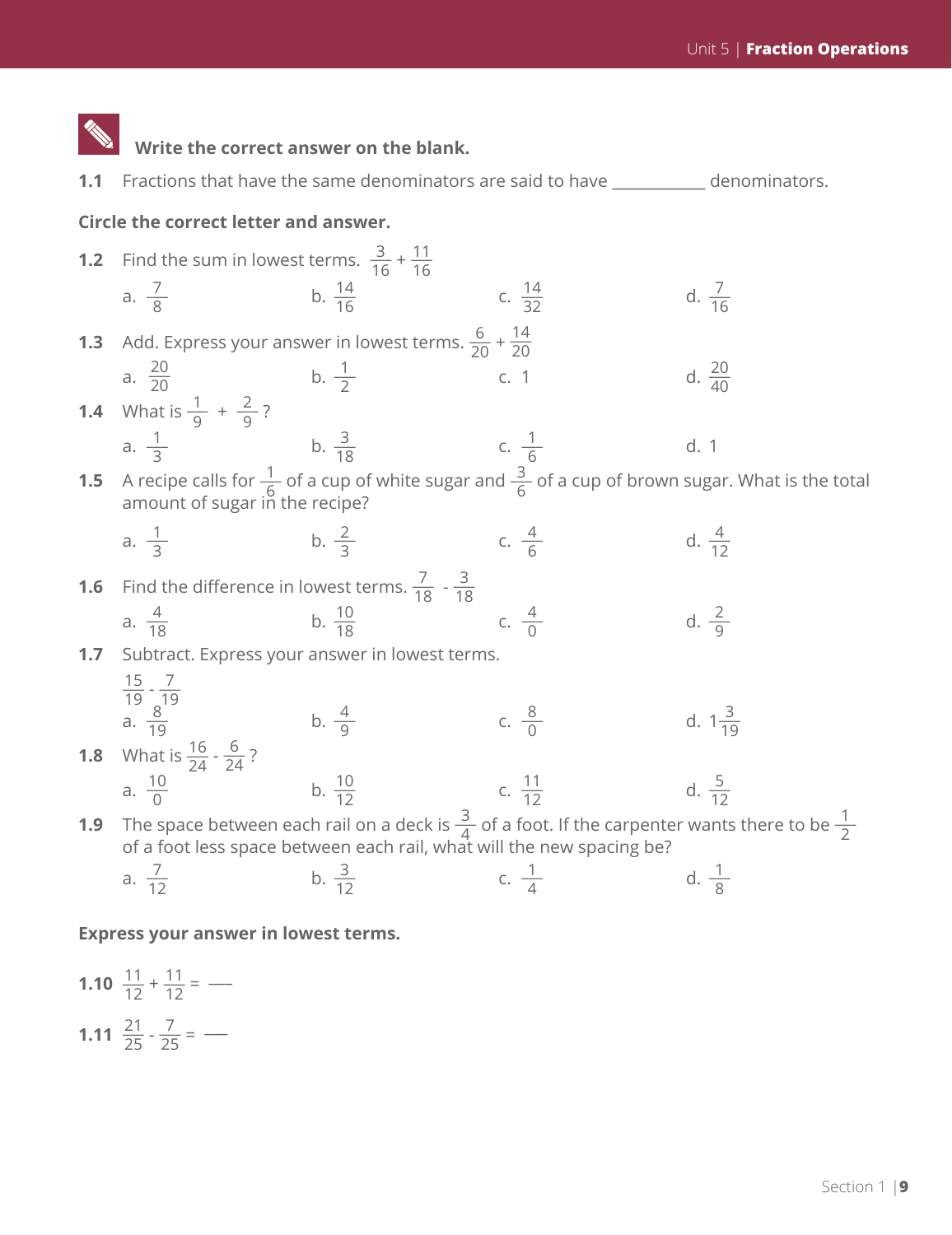## **FRACTIONS WITH UNLIKE DENOMINATORS**

Adding and subtracting fractions with like denominators is simple. Just add the numerators and keep the denominators the same. Also, you may need to reduce the sum or difference to lowest terms, or convert it to a mixed number.

In this lesson, we'll begin adding and subtracting fractions with unlike (or different) denominators.

### LEAST COMMON DENOMINATOR

Adding fractions with like denominators is simple because the fractions are already expressed in the same terms. On a rectangular model, that means that the shaded pieces that we're adding together are all the same size. For example, when adding the fractions  $\frac{1}{5}$  and  $\frac{2}{5}$  we simply add the shaded pieces togeth  $\frac{2}{5}$  , we simply add the shaded pieces together  $\frac{3}{5}$  or  $\frac{3}{5}$ . This works because all the shaded pieces are the same size.

When fractions have different denominators,

![](_page_9_Figure_7.jpeg)

though, adding them becomes a little trickier. On a rectangular model, the shaded pieces will be different sizes because the rectangles are each divided into a different number of pieces. In the models on the right, adding  $\frac{1}{4}$  and  $\frac{2}{3}$ is impossible right now because the shaded pieces are different sizes.

#### **Did you know?**

The least common denominator, or LCD, of two fractions is the smallest number that each denominator divides into evenly. The LCD of  $\frac{1}{4}$  and  $\frac{2}{3}$  is 12 because 12 is the smallest number that 3 and 4 both divide evenly into.

![](_page_9_Figure_11.jpeg)

Remember that to compare fractions with unlike denominators, you can express each fraction in the same terms using their least common denominator. Once each fraction is written in the same terms, they can be compared by their numerators. The same is true for adding fractions! Once each fraction is written in the same terms, they can easily be added together.

So, the sum of  $\frac{1}{4}$  and  $\frac{2}{3}$  is the same as  $\frac{3}{12} + \frac{8}{12}$ , or  $\frac{11}{12}$ .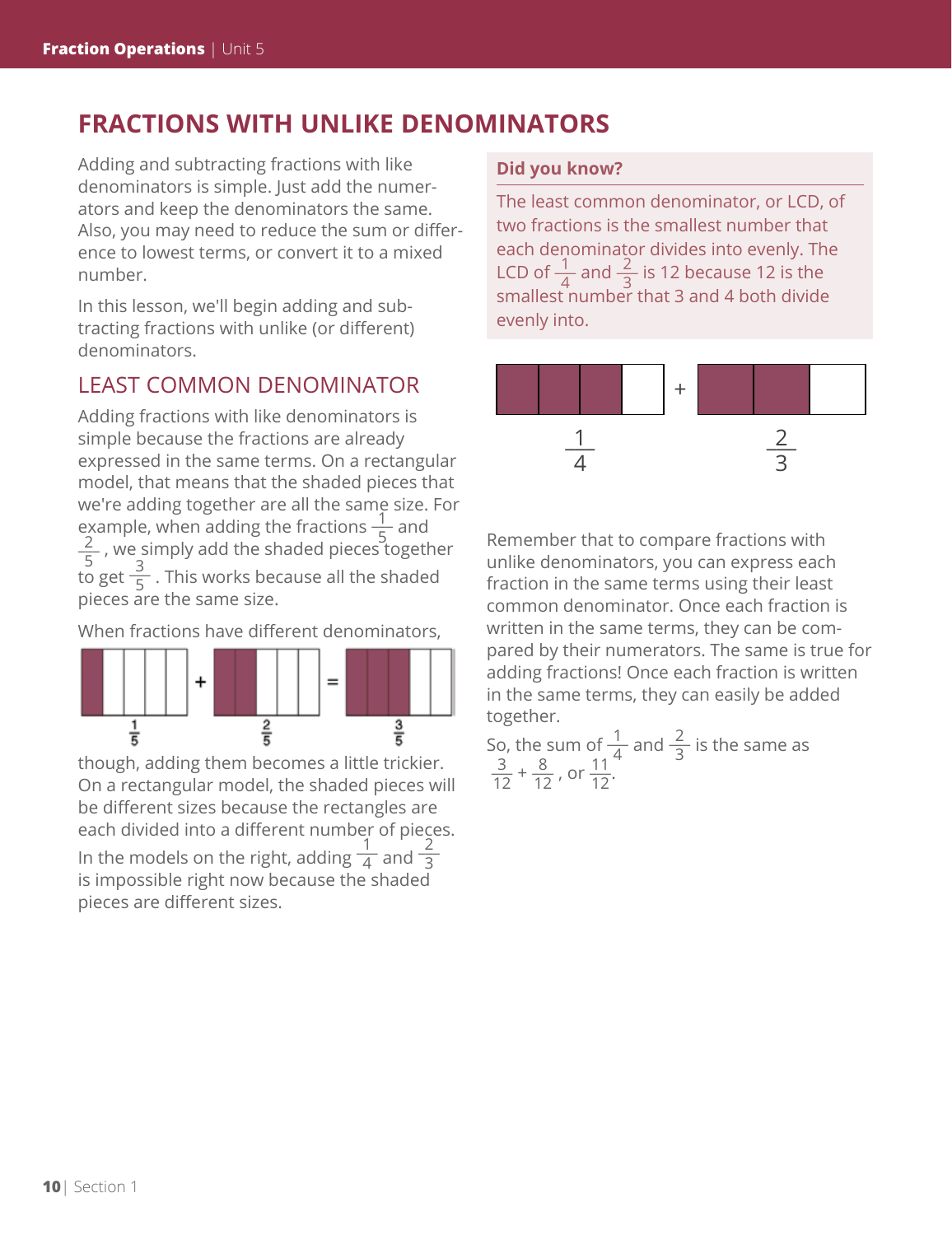| <b>Example:</b>                                                                                                                                                                                                                       | <b>Step by Step</b>                                                                                                                                                                                   |
|---------------------------------------------------------------------------------------------------------------------------------------------------------------------------------------------------------------------------------------|-------------------------------------------------------------------------------------------------------------------------------------------------------------------------------------------------------|
| Add.<br>$\frac{1}{6} + \frac{1}{2}$<br><b>Solution:</b><br>First, find the least common denominator of                                                                                                                                | To add fractions with unlike denominators,<br>first find the LCD of the fractions. Then,<br>rewrite each fraction using the LCD. Finally,<br>add the fractions and reduce the sum to<br>lowest terms. |
| these two fractions. One way to find the LCD is<br>to list some of the multiples of 6 and 2 and identify their smallest common factor.<br>6: 6, 12, 18, 24,<br>$2: 2, 4, 6, 8, 10, \ldots$                                            |                                                                                                                                                                                                       |
| The LCD is 6. Notice that $\frac{1}{6}$ is already written in terms of the LCD. Rewrite in terms of the<br>LCD.<br>$\frac{1 \times 3}{2 \times 3} = \frac{3}{6}$                                                                      |                                                                                                                                                                                                       |
| Now, add the fractions together.                                                                                                                                                                                                      |                                                                                                                                                                                                       |
| $\frac{1}{6} + \frac{3}{6} = \frac{4}{6}$<br>The final step is rewrite $\frac{4}{6}$ as a fraction in lowest terms. Divide both the numerator and denominator by 2. So, the sum of $\frac{1}{6}$ and $\frac{1}{2}$ is $\frac{2}{3}$ . |                                                                                                                                                                                                       |

### **Example:**

#### **Keep in mind...**

What is  $\frac{5}{6} + \frac{4}{9}$ ?

Improper fractions should be converted to mixed numbers.

### **Solution:**

Find the LCD of the two fractions.

6: 6, 12, **18**, 24, ... 9: 9, **18**, 27, 36, ...

Rewrite each fraction using the LCD.

| $5 \times 3$ 15 | $4 \times 2$ 8  |  |
|-----------------|-----------------|--|
| $6 \times 3$ 18 | $9 \times 2$ 18 |  |

Add the fractions together.

$$
\frac{15}{18} + \frac{8}{18} = \frac{23}{18}
$$

Rewrite the improper fraction as a mixed number. So, 18 goes in 23 one time, with a remainder of 5.

$$
\frac{23}{18} = 1\frac{5}{18}
$$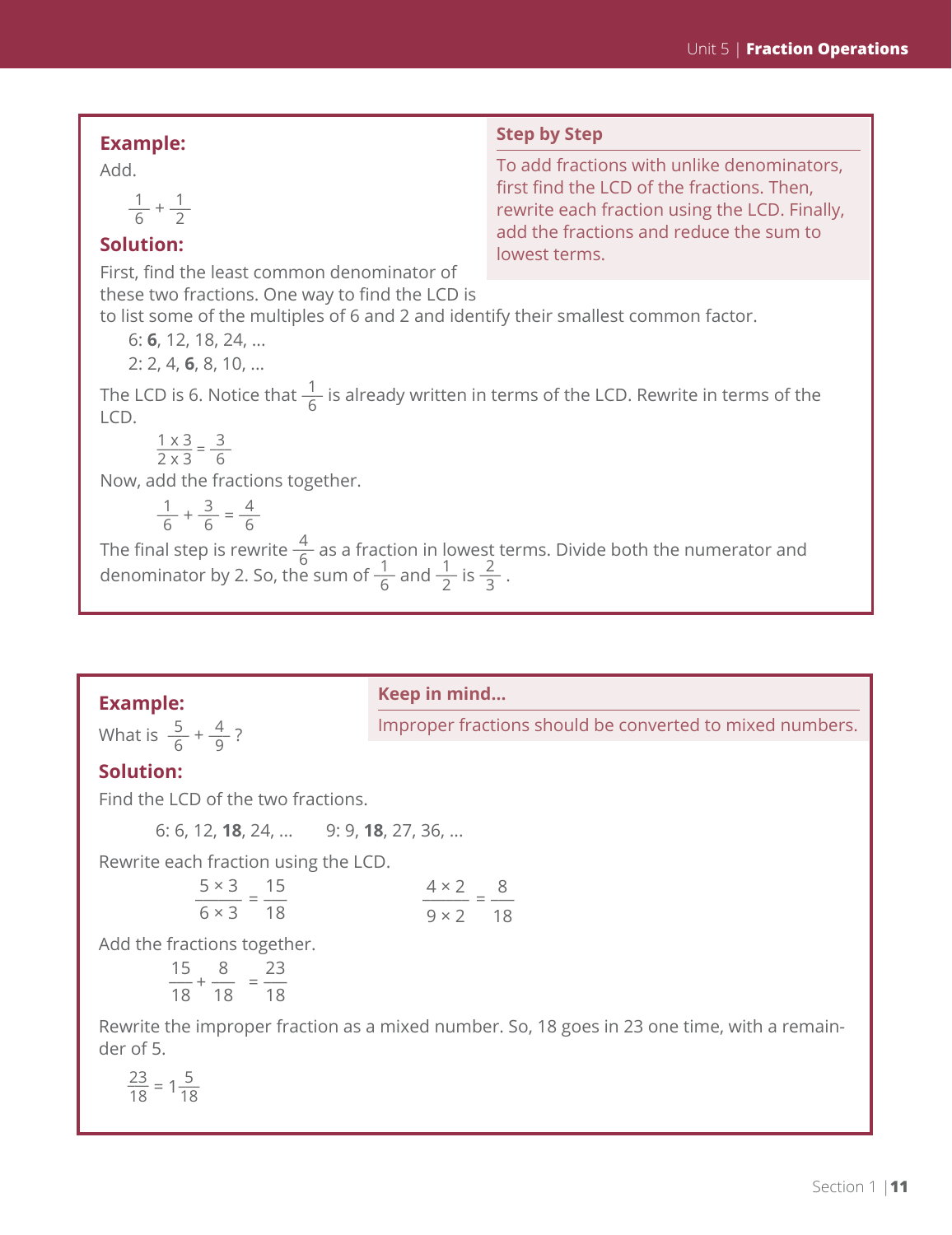### SUBTRACTING FRACTIONS

Subtracting fractions with unlike denominators works in the same way as adding fractions with unlike denominators. Rewrite each fraction using the least common denominator. Then, subtract the fractions and express the answer in lowest terms.

#### **Example:**

Find the difference betwen  $\frac{2}{5}$  and  $\frac{1}{12}$ .

#### **Solution:**

Find the LCD of the two fractions. Another way to find the LCD is to write the prime factorization of each number. Then, multiply the common prime factors by the remaining factors.

 $5 = 5$ 

 $12 = 2 \times 2 \times 3$ 

In this case, there are no common factors, so multiply all the prime factors together.

 $LCD = 5 \times 2 \times 2 \times 3 = 60$ 

Rewrite each fraction using the LCD.

$$
\frac{2 \times 12}{5 \times 12} = \frac{24}{60}
$$
  

$$
\frac{1 \times 5}{12 \times 5} = \frac{5}{60}
$$
  
Subtract the fractions.

 $rac{24}{60} - \frac{5}{60} = \frac{19}{60}$ 60

There are no common factors between the numerator and denominator, so  $\frac{19}{60}$  is already written in lowest terms.

#### **Be careful...**

When fractions have unlike denominators, you can't just subtract the numerators. You must rewrite each fraction using their LCD before subtracting.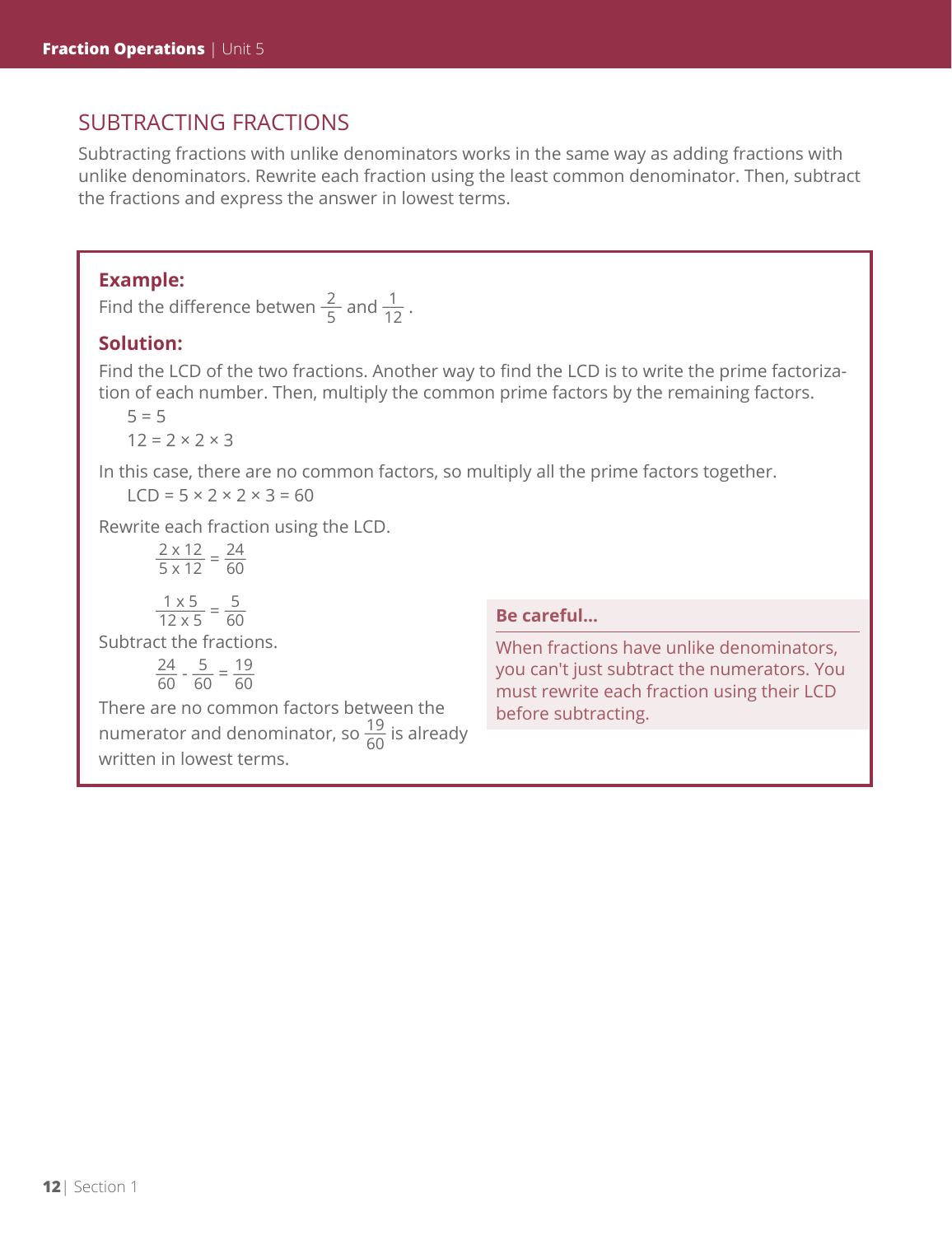#### **Example:**

Jada picked three-fourths of a pound of berries. Three-tenths of a pound were strawberries and the rest were blueberries. How many pounds of blueberries did she pick?

#### **Solution:**

To find the amount of blueberries, subtract the amount of strawberries from the total amount of berries.

 $\frac{3}{4}$  -  $\frac{3}{10}$ Find the LCD of the fractions.

 $4 = 2 \times 2$  $10 = 2 \times 5$  $LCD = 2 \times 2 \times 5 = 20$ Rewrite each fraction using the LCD.  $\frac{3 \times 5}{4 \times 5} = \frac{15}{20}$ 20  $\frac{3 \times 2}{10 \times 2} = \frac{6}{20}$ Subtract the fractions.  $\frac{15}{20} - \frac{6}{20} = \frac{9}{20}$ Jada picked  $\frac{9}{20}$  of a pound of blueberries.

#### **Let's Review!**

Before going on to the practice problems, make sure you understand the main points of this lesson.

- $\checkmark$  To add or subtract fractions with unlike denominators, rewrite each fraction using their LCD before adding or subtracting.
- $\checkmark$  The LCD can be found by listing the multiples of each denominator or by using their prime factorizations.
- $\checkmark$  A sum or difference should be expressed in lowest terms or as a mixed number.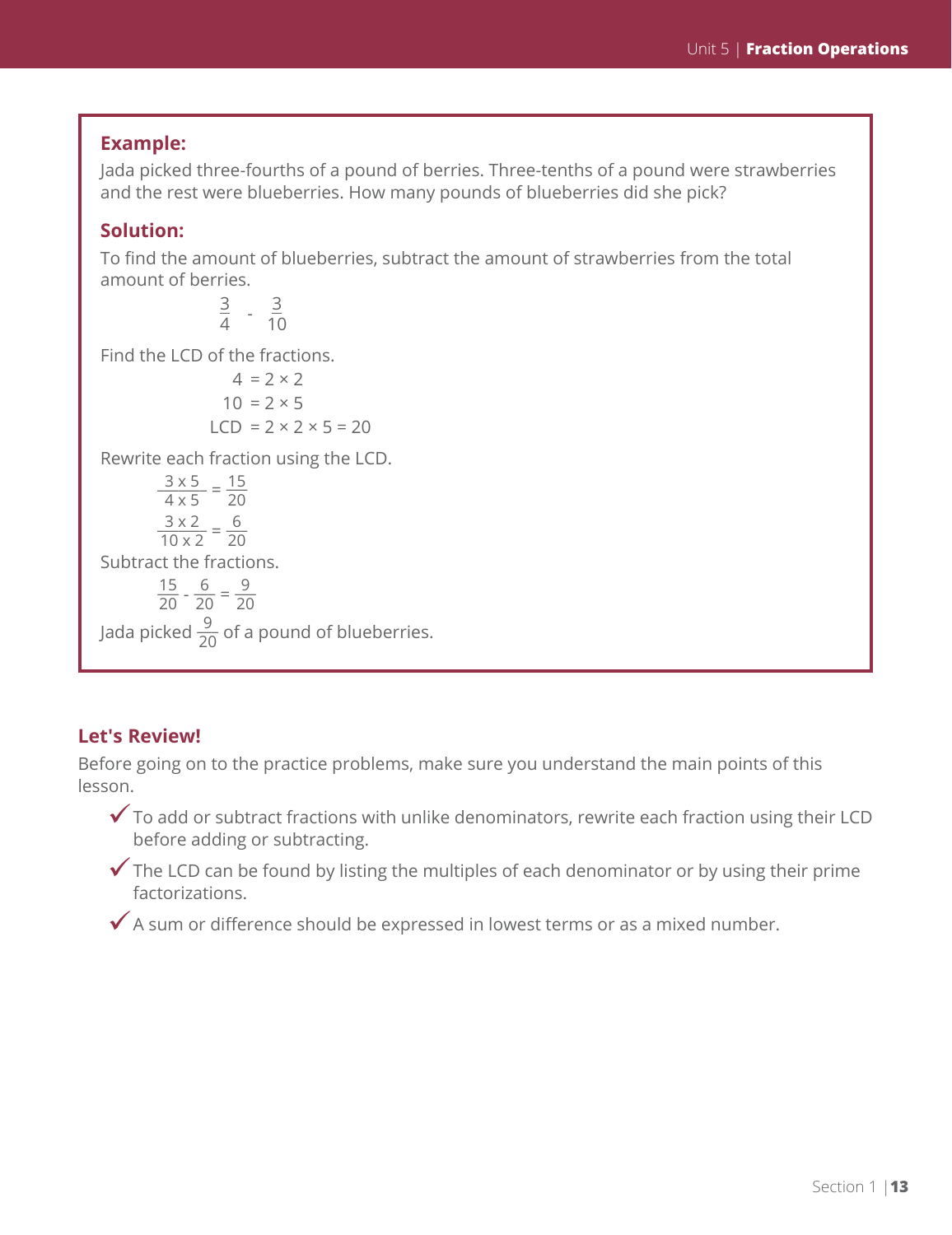## **SELF TEST 1: ADDING AND SUBTRACTING FRACTIONS**

**Answer true or false** (each answer, 4 points).

**1.01** \_\_\_\_\_\_\_\_\_\_\_\_\_\_ The least common denominator of  $\frac{3}{4}$  and  $\frac{1}{6}$  is 24.

**1.02** \_\_\_\_\_\_\_\_\_\_\_\_ The first term in an arithmetic sequence is  $1\frac{1}{5}$ , and the second term is  $2\frac{3}{5}$ . The difference between each pair of consecutive terms in the sequence is  $1\frac{2}{5}$ .

**Circle the correct letter and answer** (each answer, 8 points).

1.03 Add. Express your answer in lowest terms.  
\n
$$
\frac{7}{8} + \frac{3}{8}
$$
  
\na.  $\frac{5}{8}$   
\nb.  $\frac{10}{16}$   
\nc.  $1\frac{1}{2}$   
\nd.  $1\frac{1}{4}$   
\n1.04 Subtract. Express your answer in lowest terms.  
\n $\frac{11}{12} - \frac{5}{12}$   
\na.  $\frac{6}{0}$   
\nb.  $\frac{1}{2}$   
\nc.  $1\frac{1}{3}$   
\nd.  $\frac{6}{12}$   
\n1.05 Jenna and her mom are addressing envelopes for Jenna's wedding invitations. So far, Jenna has addressed  $\frac{2}{9}$  of the envelopes, and her mom has also addressed  $\frac{2}{9}$ . What portion of the envelopes have they addressed so far?  
\na.  $\frac{4}{9}$   
\nb.  $\frac{4}{18}$   
\nc.  $\frac{0}{9}$   
\nd.  $\frac{1}{2}$   
\n1.06 Melissa lives  $\frac{5}{6}$  of a mile from the bus stop. Pete lives  $\frac{2}{3}$  of a mile from the bus stop. How much closer to the bus stop does Pete live than Melissa?  
\na.  $1\frac{1}{2}$  miles  
\nb. 1 mile  
\nc.  $\frac{1}{6}$  of a mile  
\nc.  $\frac{1}{9}$  of a mile  
\nd.  $\frac{7}{9}$  of a mile  
\n1.07 Find the sum. Express your answer in lowest terms.  
\n $\frac{3}{8} + \frac{5}{12}$   
\nb.  $\frac{8}{20}$   
\nc.  $\frac{1}{3}$   
\nd.  $\frac{19}{24}$   
\n1.08 Find the difference. Express your answer in lowest terms.  
\n $22\frac{1}{3} - 6\frac{3}{4}$   
\na.  $16\frac{1}{2}$   
\nb.  $15\frac{5}{12}$   
\nc.  $16\frac{5}{12}$   
\nd.  $15\frac{7}{12}$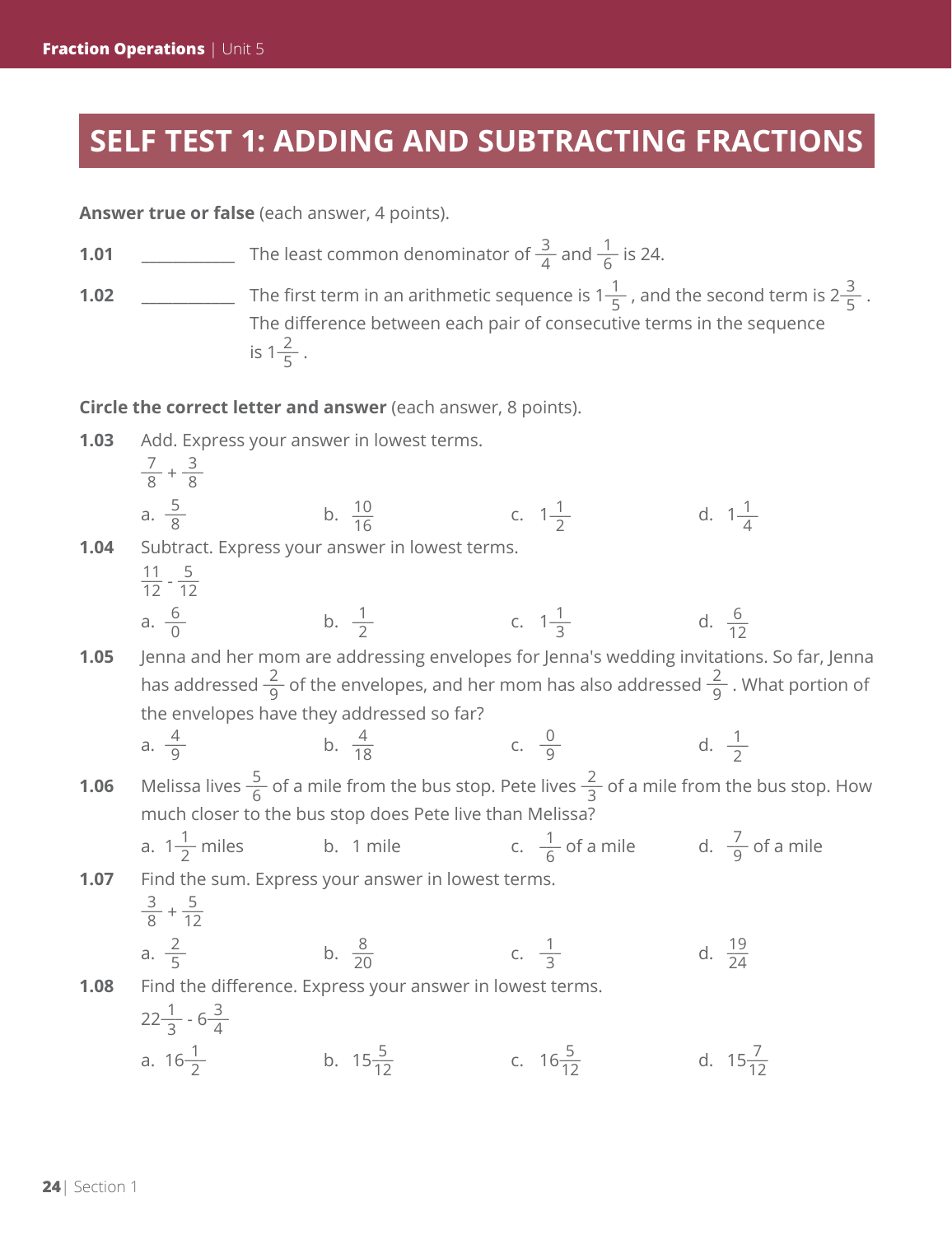**1.09** Angie bought four cherry pies from the bake sale and brought them to work to share.

If 1 $\frac{5}{6}$ of the pies have been eaten, how many are left?

a. 
$$
2\frac{5}{6}
$$
 b.  $3\frac{5}{6}$  c.  $2\frac{1}{6}$  d.  $3\frac{1}{6}$ 

**1.010** The difference between each pair of consecutive terms in this arithmetic sequence is  $1\frac{1}{4}$ . Find the next term in the sequence.

2
$$
\frac{3}{4}
$$
, 4, 5 $\frac{1}{4}$ , 6 $\frac{1}{2}$ , ...  
\na. 6 $\frac{3}{4}$  b. 7 $\frac{3}{4}$  c. 7 $\frac{1}{3}$  d. 6 $\frac{1}{3}$   
\n1.011 Brandon is landscaping his background. He bought 2 $\frac{7}{8}$  tons of decorative rock and 1 $\frac{2}{5}$  tons of boulders. How many total tons of rock did he buy?  
\na. 4 $\frac{11}{40}$  b. 3 $\frac{11}{40}$  c. 3 $\frac{9}{13}$  d. 3 $\frac{9}{40}$ 

**Write the correct answers on each blank, and express your answer in lowest terms** (each answer, 5 points).

**1.012** \_\_\_ 12 13 - \_\_\_5 <sup>13</sup> = \_\_\_\_\_\_\_\_\_\_ **1.013**  $\frac{6}{7} + \frac{2}{3} =$ **1.014** <sup>8</sup>\_\_\_3 10 + 7\_\_\_2 <sup>15</sup> = \_\_\_\_\_\_\_\_\_\_ **1.015**  $10\frac{2}{5} + 3\frac{4}{5} =$ 

![](_page_14_Picture_8.jpeg)